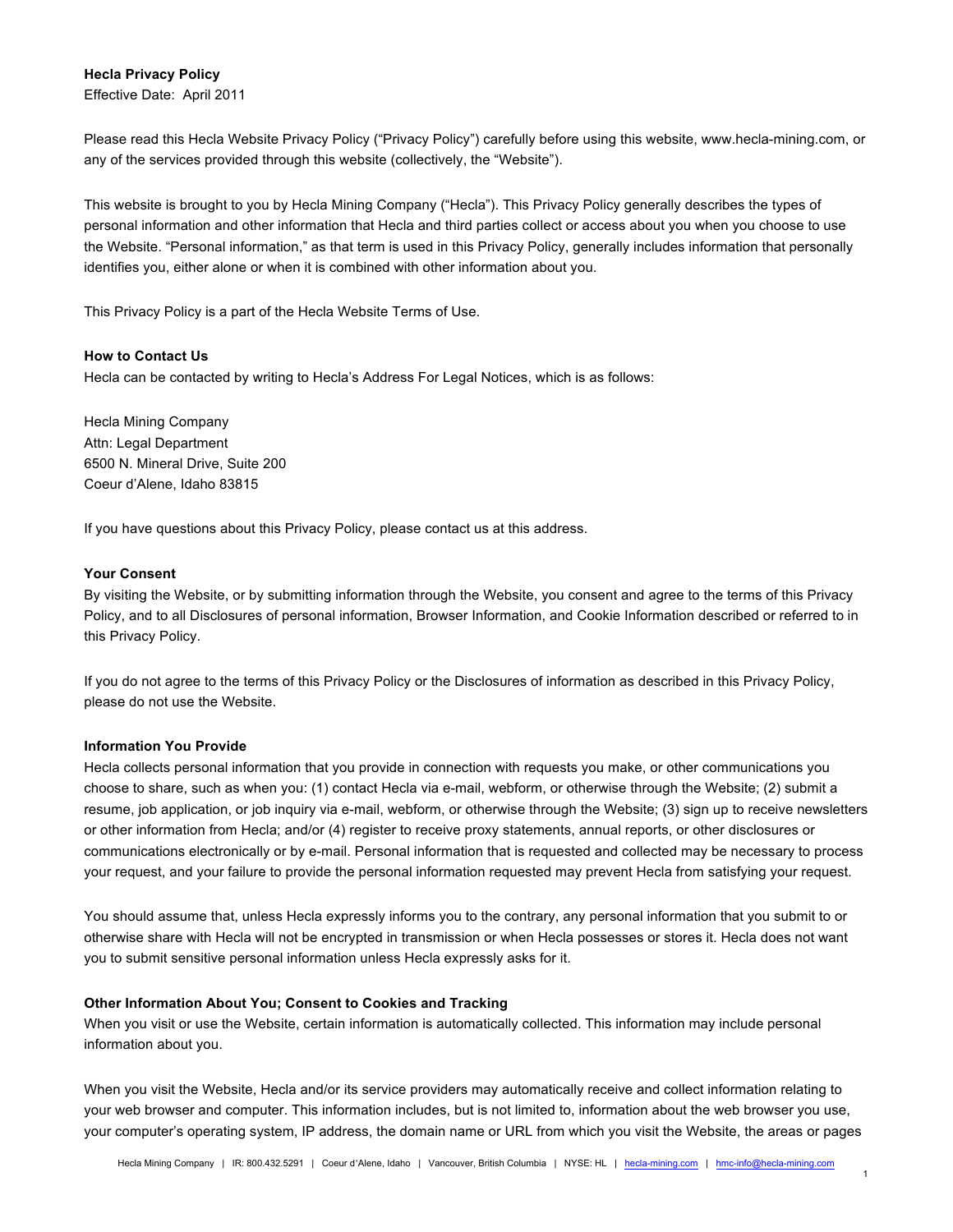that you visit on the Website, the features or links that you click on, the amount of time you spend visiting the Website and any subpages therein, the date and time you visit the Website, the country where you are located, and other click stream data (collectively, "Browsing Information").

When you visit the Website, Hecla and/or its service providers may also collect information, including personal information about you, after placing a "cookie" or other tracking device on your computer and/or browser. By visiting the Website, you consent to this. The cookie or other tracking device may provide Hecla and/or its service providers with any of the above referenced Browsing Information, in addition to other information about other websites you visit and activities that you conduct online (collectively, "Cookie Information"). Cookie Information may be used for a variety of purposes including, but not limited to: (i) storing your personal information or other information about you so that you will not have to re-enter it on the Website; (ii) providing you with custom, personalized content and information; (iii) tracking and monitoring how you came to visit the Website; (iv) generating and monitoring statistics about your visits to and uses of the Website; (v) tracking information and personal information you choose to submit through the Website; (vi) improving and preserving Website functionality, including diagnosing problems with servers, and otherwise administering the Website; (vii) gathering information about Website visitors; and (viii) identifying you.

You may be able to disable some or all cookies or other tracking devices by changing settings on your web browser. However, Hecla makes no promises or assurances about your ability to do so. Disabling cookies or other tracking devices on your browser may limit your ability to access certain features, services or information on the Website.

### **What Hecla Does With Your Personal Information**

Hecla uses, accesses, processes, stores, retains, shares, discloses, transfers, transmits, displays and/or combines (collectively, "Discloses" or makes "Disclosures" of) your personal information, Browser Information, and Cookie Information for a variety of purposes, including, without limitation, to engage in its business. Hecla may Disclose personal information, Browser Information, and/or Cookie Information in any manner that is described in this Privacy Policy or the Terms of Use or that is otherwise consistent with this Privacy Policy, the Terms of Use and applicable law, including, without limitation, to:

- Provide you or others with requested information, including Hecla newsletters, annual reports, proxy statements and other communications;
- Contact you or others when Hecla believes it is advisable;
- Service providers, affiliates, and other third party individuals and entities that perform services on Hecla's behalf or otherwise work with Hecla;
- Exercise or protect Hecla's or third party's legal rights under applicable law;
- Respond to legal process;
- Make subsequent uses of information, such as using it for research and for meeting subsequent requests that you make;
- Generate aggregate data and to Disclose it for statistical and/or research purposes; and
- Engage in other purposes, which include, without any limitation or any obligation to undertake the same, Disclosures: (i) at your request; (ii) to comply with or otherwise assist an investigation, regulatory or legal requirement, subpoena, or court order; (iii) to investigate a possible crime, such as identity theft; (iv) in connection with the sale, purchase, merger, reorganization, liquidation or dissolution of Hecla or a Hecla business unit; or (v) under similar circumstances.

In general, Hecla does not Disclose personal information to third parties for advertising purposes. However, Hecla reserves the right to do so if it believes that it would be lawful to do so or it would be appropriate under the circumstances.

#### **Third Party Services That Hecla Uses**

Without limiting any of the Disclosure rights set forth above, Hecla uses certain third parties to perform services for it. These third parties may have policies and practices that differ from Hecla's policies and practices with respect to personal information, Browser Information, or Cookie Information. You should review the privacy policies and other applicable policies and practices before using any such service.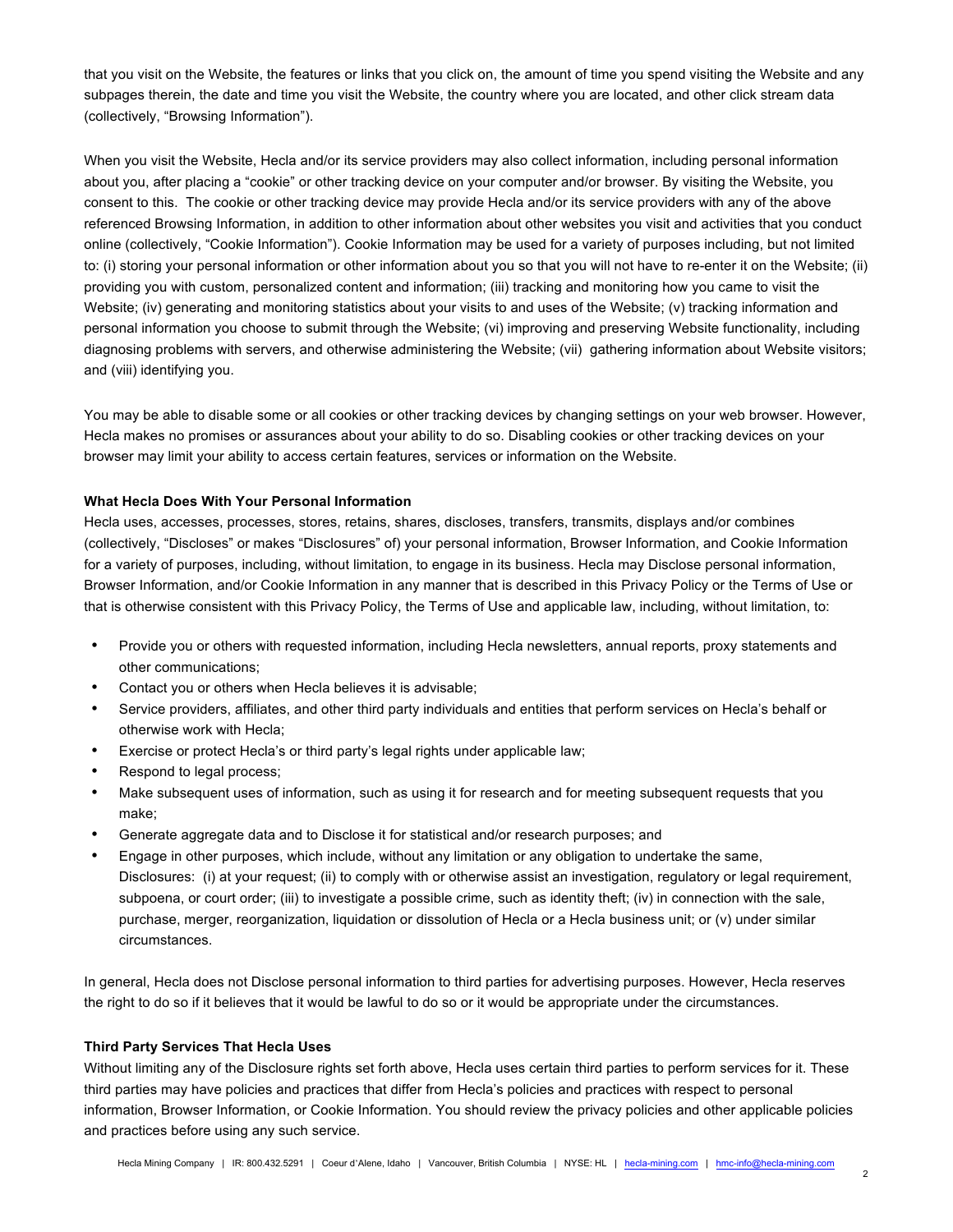If you are a Hecla shareholder, and you choose to use the Website to sign up to receive proxy statements or other shareholder materials electronically, the Website redirects you to a site maintained by Broadridge Financial Solutions, Inc. ("Broadridge"). Any personal information you provide in that process will provided to Broadridge, and Broadridge may Disclose such information to Hecla. Without limitation, Broadridge will use your personal information to process your request. Hecla makes no promises or guarantees regarding Broadridge's practices with respect to personal information that you supply, or with respect to any Browser Information or Cookie Information that Broadridge collects through its website, or otherwise. You can learn more about Broadridge's practices by visiting http://www.broadridge.com/.

When you visit the Website, Hecla uses XO Communications Services, Inc. ("XO") to provide analytics data and analysis regarding Website visitors. XO may have access to personal information that you chose to supply through the Website, and to Browser Information and Cookie Information when you visit the Website. XO may Disclose this information to Hecla. Hecla makes no promises or guarantees regarding XO's practices with respect to personal information, Browser Information, or Cookie Information. You can learn more about XO's practices by visiting www.terms.xo.com.

If you choose to sign up to receive newsletters or other information from Hecla, your e-mail address, and any personal information that you provide will be provided to Thomson Reuters (Markets) LLC ("Thomson"). Thomson may Disclose this information to Hecla. Without limitation, Thomson may use this information to process your request. Hecla makes no promises or guarantees regarding Thomson's practices with respect to your e-mail address or other personal information. You can learn more about Thomson's practices by visiting www.thomsonreuters.com, or at www.thomsonreuters.com/financial/privacy.

If you choose to e-mail Hecla or to contact Hecla through a webform on the Website, your e-mail address, the contents of your e-mail, and any other information or personal information that you provide will be provided to Hecla, and will be Disclosed to MX Logic. Hecla makes no promises or guarantees regarding MX Logic's practices with respect to your e-mail address, the contents of your e-mail, or other information or personal information that you choose to submit in connection with an e-mail. You can learn more about MX Logic's practices by visiting www.mxlogi.com.

#### **Links to Third Party Websites**

The Website may contain links to websites of third parties. Such third parties may have policies and practices that differ from this Privacy Policy or the Terms of Use. Hecla is not responsible for the practices or activities that occur on third party websites, and you should review the privacy policies, terms of use, and other applicable policies on any website that you choose to access.

#### **Retention of Personal Information, Browser Information, and Cookie Information**

Hecla maintains personal information, Browser Information, and Cookie Information for the length of time that it, in its sole discretion, believes is necessary to fulfill the purposes for which it was collected, to comply with applicable laws or contracts, and to operate Hecla's business.

### **Access and Updates to Personal Information**

You may make reasonable requests to Hecla to obtain a copy of personal information that Hecla maintains about you, or to update personal information that Hecla maintains about you. You may do so by writing Hecla at Hecla's Address for Legal Notices given above. In doing so, you must specify, in detail, what you would like to know or update, and you must include proof of your identity. Please call us at 1-208-769-4177 or e-mail Hecla at hmcinfo@hecla-mining.com in order to learn more about the type of information that Hecla needs in order to process a request under this section. If you make a request under this section, Hecla may, in its sole discretion, request additional information of you in order to authenticate your identity. Hecla strives to meet all reasonable requests made under this section.

Not all information that Hecla maintains is in a format that permits Hecla to review it in connection with a request made under this section. Furthermore, some information that Hecla maintains may have been provided to service providers, governmental authorities, or other third parties that Hecla does not control. Hecla may, in its sole discretion, undertake commercially reasonable efforts to meet a request made under this section when such request pertains to information that service providers,